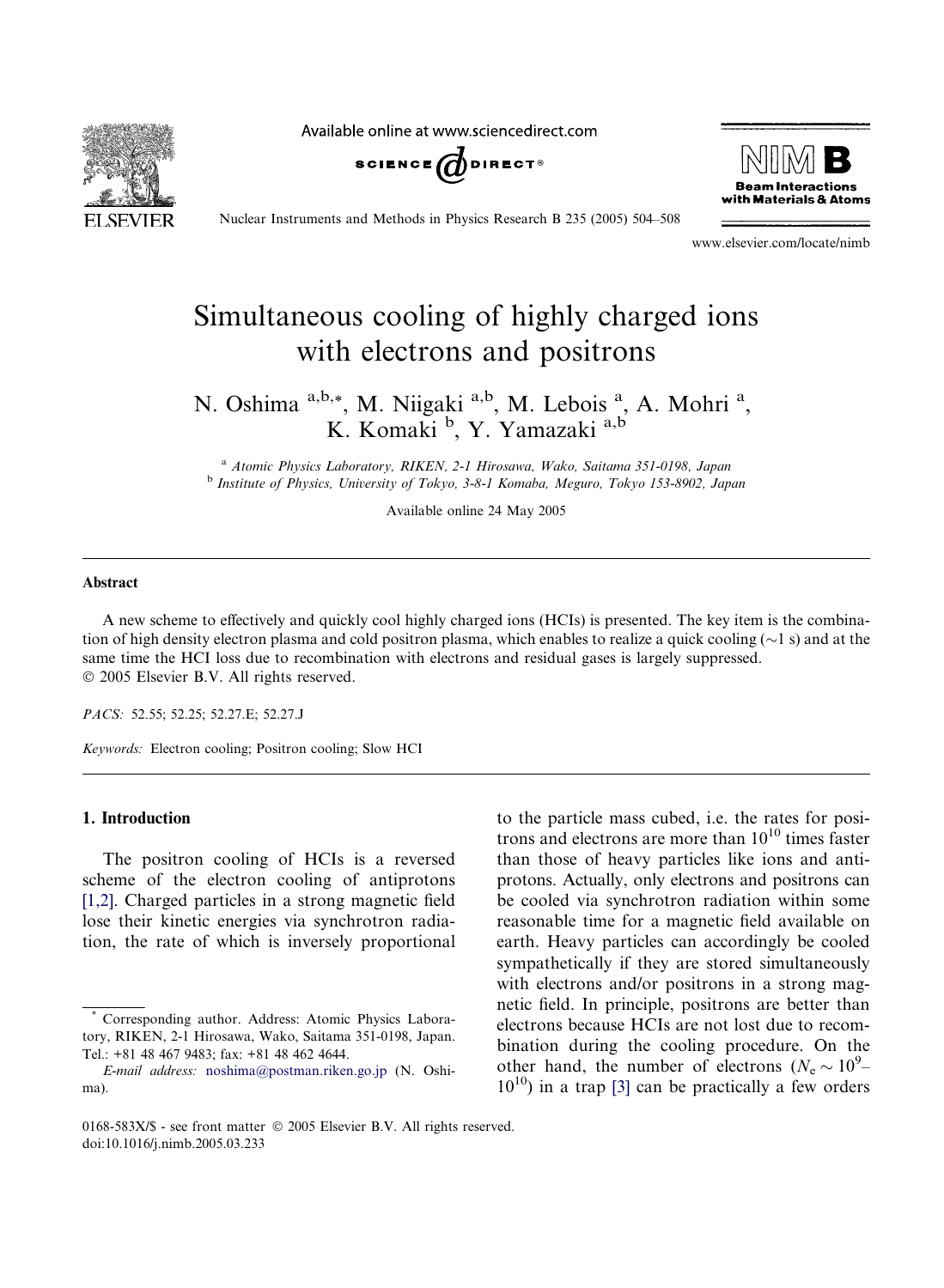<span id="page-1-0"></span>of magnitude larger than the number of positrons  $(N_{\rm p} \sim 10^{7} - 10^{8})$  [\[4\]](#page-4-0), and the electron cooling scheme has a large advantage with respect to the cooling time and accordingly the loss due to recombination with residual gases.

In order to selectively pick up the favorable features of positrons and electrons and suppress disadvantages, a new scheme to cool HCIs is considered utilizing electrons and positrons simultaneously. Our simple evaluation showed that the required cooling time of  $\sim 10 \text{ keV/q}$ HCIs with the new scheme could be 10 times faster than that by pure positron cooling, and therefore, the loss of HCIs due to recombination with residual gases can be reduced by one order of magnitude.

## 2. Numerical evaluation of pure positron cooling scheme

The cooling time of HCIs with positrons and loss probabilities of HCIs during the cooling due to collisions with residual gases is evaluated under the assumption that

- (1) positrons are stored in a 5 T magnetic field,
- (2) the trap (the environmental temperature) is at  $T_0 = 1$  meV,
- (3) the residual gas density is  $n_{\rm g} \sim 10^5$  H<sub>2</sub> cm<sup>-3</sup>  $({\sim}10^{-10}$  Pa),
- (4) positrons and HCIs are trapped in a volume of  $\sim$ 0.1 cm<sup>-3</sup> (10 cm  $\times$  0.1 cm  $\times$  0.1 cm) [\[3,5\]](#page-4-0),
- (5) the number of stored positrons are  $N_{\rm p} \sim 10^7 \text{--} 10^8,$
- (6)  $\sim 10^6$  Ne<sup>10+</sup> or U<sup>92+</sup> ions (N<sub>i</sub> ~ 10<sup>6</sup>) are assumed as sample HCIs injected at  $\sim$ 10 keV/q in the trap [\[6\].](#page-4-0)

The energy of an HCI during the positron cooling is evaluated by solving the following rate equations [\[7,8\],](#page-4-0)

$$
\frac{dT_{i}}{dt} = -\frac{1}{\tau_{eq}}(T_{i} - T_{p}),
$$
\n
$$
\frac{dT_{p}}{dt} = \frac{N_{i}}{N_{p}} \frac{1}{\tau_{eq}}(T_{i} - T_{p}) - \frac{1}{\tau_{s}}(T_{p} - T_{0}),
$$
\n(1)

where  $T_i$  and  $T_p$  are the energies of the HCIs and positrons,  $\tau_s \sim 0.2$  s is the time constant of the synchrotron radiation of positrons, and  $\tau_{eq}$  is the time constant representing the coupling between HCIs and positrons, which is given by

$$
\tau_{\text{eq}} = \frac{3\sqrt{2}\pi^{3/2} \varepsilon_0^2 M m_{\text{p}}}{n_{\text{p}} q^2 e^4 L} \left(\frac{T_{\text{p}}}{m_{\text{p}}} + \frac{T_{\text{i}}}{M}\right)^{3/2},\tag{2}
$$

where L is the Coulomb logarithm [\[7,9\]](#page-4-0),  $n_p$  the positron density, e the positron charge,  $\varepsilon_0$  the permittivity of the vacuum, M the HCI mass,  $m<sub>p</sub>$  the positron mass.

Fig. 1(a) shows the energy variations of  $Ne^{10+}$ (the dotted lines) and  $U^{92+}$  (the solid lines) ions obtained by solving Eq. (1). HCIs can be cooled from  $\sim$ 10 keV/q down to  $\sim$ 0.1 eV/q within several second (several tens s) for  $N_p = 10^8 (10^7)$  positrons assuming HCIs are not lost due to collisions with residual gases. The fraction of HCIs lost due to charge transfer reactions with the residual  $H_2$  gas  $(n_{\rm g} \sim 10^5 \,\rm cm^{-3})$  during cooling is calculated using the spherical absorption model [\[10,11\],](#page-4-0) which is shown in Fig. 1(b). It is seen that a considerable fraction of the HCIs is lost during cooling. If the residual gas density can be reduced one more order, i.e.  $n_g \sim 10^4$  cm<sup>-3</sup>, the loss fraction can be kept at 10% level for  $N_p = 10^8$ , the vacuum condition of which is however rather difficult to achieve.



Fig. 1. (a) HCI (Ne<sup>10+</sup> and  $U^{92+}$ ) energies and (b) loss probability of HCIs as a function of the interaction time with positrons. HCI initial energies are 10 keV/q.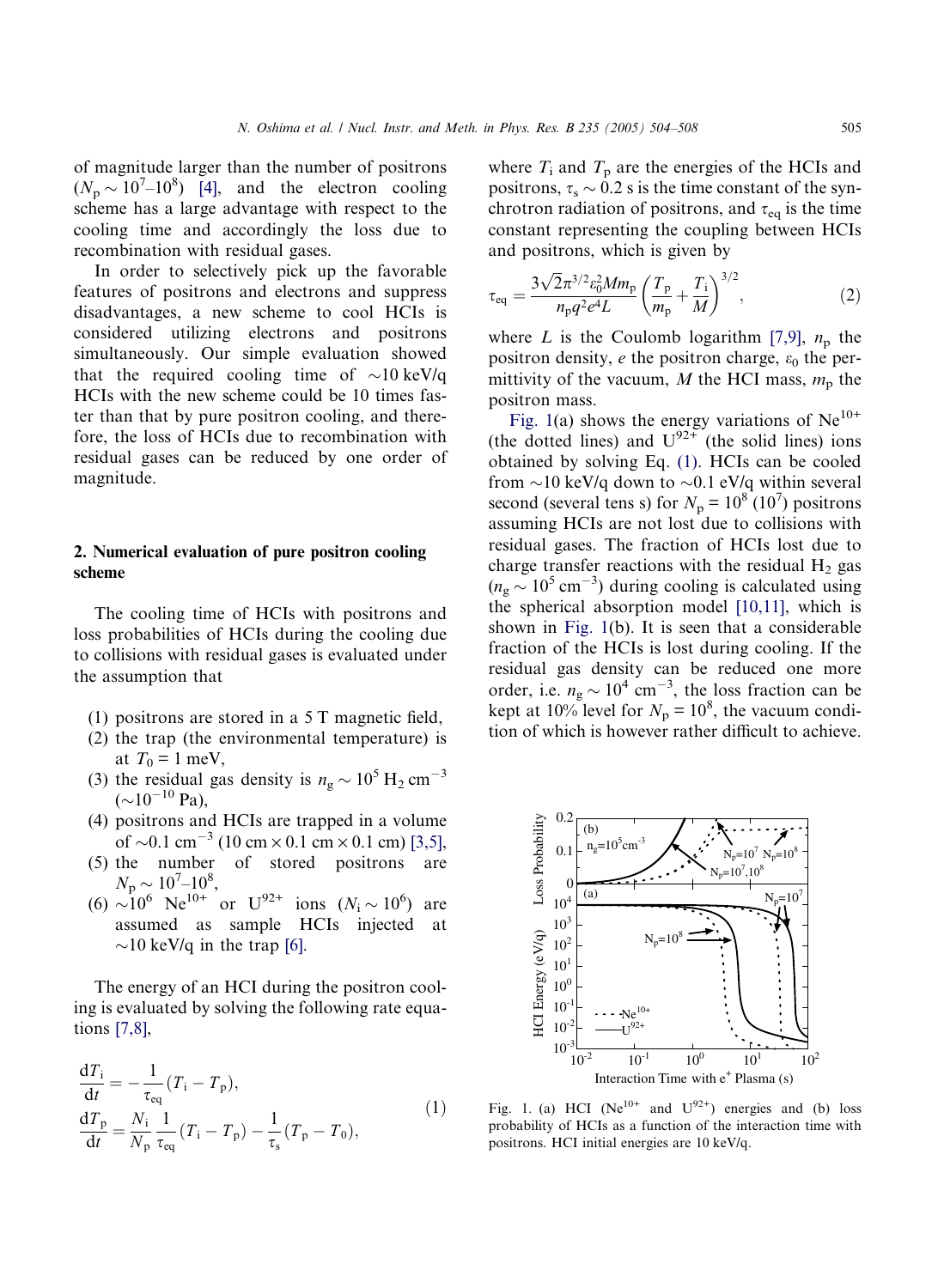| Coolant                                            | Required time for |                 | Required vacuum for $\sim 0.1$ eV/q |
|----------------------------------------------------|-------------------|-----------------|-------------------------------------|
|                                                    | $\sim$ 1 eV/q     | $\sim 0.1$ eV/q |                                     |
| $10^7 e^+$                                         | $\sim$ 10–100 s   | $\sim$ 10–100 s | $10^{-11}$ Pa                       |
| $10^8 e^+$                                         | $\sim$ 1-10 s     | $\sim$ 1–10 s   | $\leq 10^{-10}$ Pa                  |
| $10^9 e^-$                                         | $\sim 0.1-1$ s    | Impossible      |                                     |
| $10^{10}$ e <sup>-</sup>                           | $\sim$ 10–100 ms  | Impossible      |                                     |
| $10^{11}$ e <sup>-1</sup>                          | $\sim$ 1–10 ms    | Impossible      |                                     |
| $10^9$ e <sup>-</sup> (T <sub>0</sub> = 1 eV)      | $\sim 0.1-1$ s    | $\sim$ 1 s      | $\sim$ 10 <sup>-10</sup> Pa         |
| $10^7$ e <sup>+</sup> and $10^9$ e <sup>-</sup>    | $\sim$ 1–10 s     | $\sim$ 1–10 s   | $\sim 10^{-10}$ Pa                  |
| $10^8$ e <sup>+</sup> and $10^{10}$ e <sup>-</sup> | $\sim 0.1-1$ s    | $\sim 0.1-1$ s  | $10^{-9}$ Pa                        |

<span id="page-2-0"></span>Table 1 Characteristics of the cooling methods applied for HCIs (see text)

Some characteristics parameters are summarized in Table 1.

It is noted that the charge transfer cross-section in the energy range in question is a weakly increasing function of energy, and accordingly the reaction rate is an increasing function of energy, i.e. it is essential to cool HCIs as quickly as possible to suppress the loss fraction.

## 3. Simultaneous cooling scheme of HCIs with electrons and positrons

When a large number of electrons are used together with positrons, the time necessary to cool HCIs is reduced drastically, which helps to suppress the HCI loss due to recombination with the residual gas. If then the cooling is taken over by positrons, the recombination loss with electrons can also be suppressed. Before discussing the details of this co-cooling scheme, let us consider how quickly HCIs are cooled in a large number of electrons and how quickly HCIs are lost due to the recombination with electrons.

Fig. 2(a) shows that the numerical solution of Eq. [\(1\)](#page-1-0) for  $N_e \sim 10^9 - 10^{11}$ . The loss probabilities of HCIs during the electron cooling are shown in Fig. 2(b), where the charge transfer reaction with  $H<sub>2</sub>$ , and the radiative- and three body recombination processes with electrons are taken into account [\[12\].](#page-4-0) It is seen that (1) HCIs can be cooled down to  $\sim$ 1 eV/q within  $\sim$ 1 ms–1 s with the loss fractions less than  $\sim$ 10% and (2) the loss fractions increase abruptly once the energy of HCIs gets less than  $\sim$ 1 eV/q or lower depending on the electron density. The abrupt increases of the loss fractions can be attributed to three body recombination processes, which could be suppressed by heating the electron plasma temperature at certain level because this reaction rate strongly depends on the electron energy ( $\propto T_e^{-4.5}$ ) [\[12\].](#page-4-0) Typical characteristics of the electron cooling are listed in the Table 1.

A possible procedure of the simultaneous cooling of HCIs with electrons and positrons is schematically drawn in [Fig. 3\(](#page-3-0)a) and (b): (a) HCIs are injected into a multi-ring trap (MRT) [\[13\]](#page-4-0) and cooled down to  $\sim$ 1 eV/q in the electron plasma  $(10^9 - 10^{10})$ . (The procedure to prepare electron and positron plasmas are described elsewhere [\[3,5\].](#page-4-0)) (b) HCIs are guided to the positron trapping region by opening the potential barrier between the electron and positron traps. If e.g. the positron



Fig. 2. (a) HCI ( $Ne^{10+}$  and  $U^{92+}$ ) energies and (b) loss probability of HCIs as a function of the interaction time with electrons. HCI initial energies are 10 keV/q.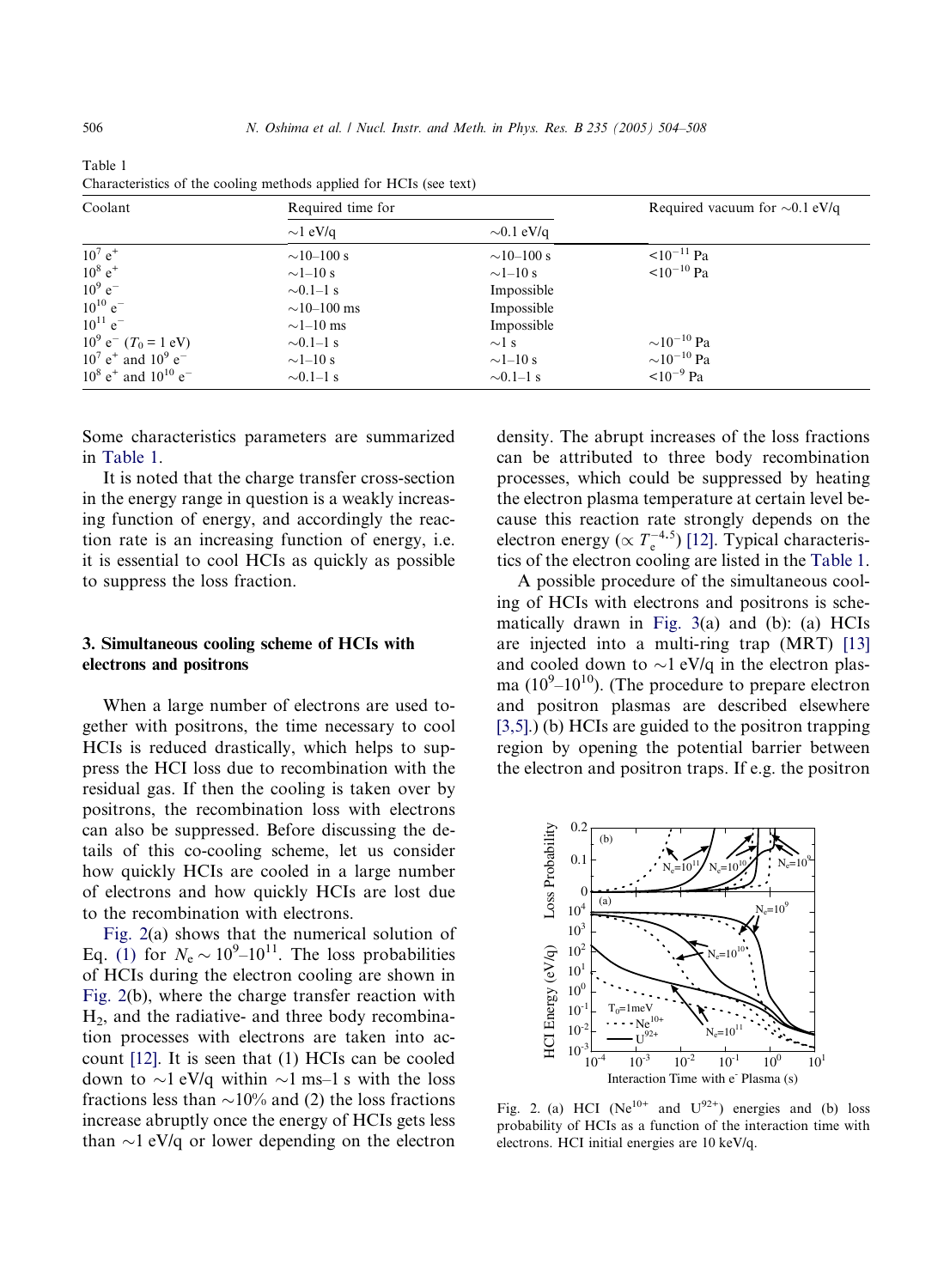<span id="page-3-0"></span>

Fig. 3. (a–c) Schematic descriptions of the simultaneous cooling scheme of HCIs with electrons and positrons.

plasma potential is adjusted  $\sim 10^2$  V lower than the electron plasma potential, HCIs can be injected into the positron plasma with energy of  $\sim 10^2$  eV/q. A stopping power of HCIs in the positron plasma  $(T_p \sim 1 \text{ meV})$  is order of  $\sim 1-10 \text{ eV/q/m}$  [\[9\]](#page-4-0). Therefore, after  $\sim$ 1–10 trips of the HCIs within the MRT, they lose more than  $\sim$ 1 eV/q in the positron plasma and finally accumulate into the positron well, hence, they are separated from the electron plasma completely. In this picture, after the opening the electric gate between the electron and positron plasma, HCIs continue interaction with electron plasma for  $\sim$ 1 ms. HCI loss probability due to the recombination with electrons is, accordingly, negligibly small. HCIs merged with positrons with energy of  $\sim$ 100 eV/q after the electron cooling were further cooled down to  $\sim 0.1$  eV/q within a few hundred ms for  $N_p = 10^8$  (a few s for  $N_p = 10^7$ ) (see Fig. 4). The total cooling time of this simultaneous cooling scheme could be 1/10 of the pure positron  $(N_{\rm p} \sim 10^{7} - 10^{8})$  scheme and at the same time, the loss fraction due to recombination and charge transfer reaction with residual gases is also 1/10 of other schemes. The



Fig. 4. (a) HCI ( $Ne^{10+}$  and  $U^{92+}$ ) energies and (b) loss probability of HCIs as a function of the interaction time with positrons. HCI initial energies are 100 eV/q.

characteristics of these features are summarized in [Table 1.](#page-2-0)

After the cooling of HCIs down to  $\sim 0.1$  eV/q, positrons can be separated and reserved for reuse in the next cooling cycle of HCIs (Fig. 3(c)). Computational simulation has shown that if cold HCIs are confined within a diameter of 1 mm in the MRT, they can be extracted as low energy beam out of the magnetic field [\[14\].](#page-4-0)

#### 4. Summary

An efficient and quick scheme to cool HCIs from  $\sim$ 10 keV/q down to  $\sim$ 0.1 eV/q is presented, in which trapped electrons and positrons are used as energy absorbers of HCIs. The usage of the large number of electrons helps to cool HCIs quickly  $\langle \sim 1$  s so that the fraction of HCIs lost due to collisions with residual gases can be suppressed considerably  $(H_2 \sim 10^{-10}$  Pa).

### Acknowledgement

This work is supported by Special Research Projects for Basic Science of RIKEN.

One of the authors (N.O.) thanks a research fellowship of Japan Society for the Promotion of Science for Young Scientists.